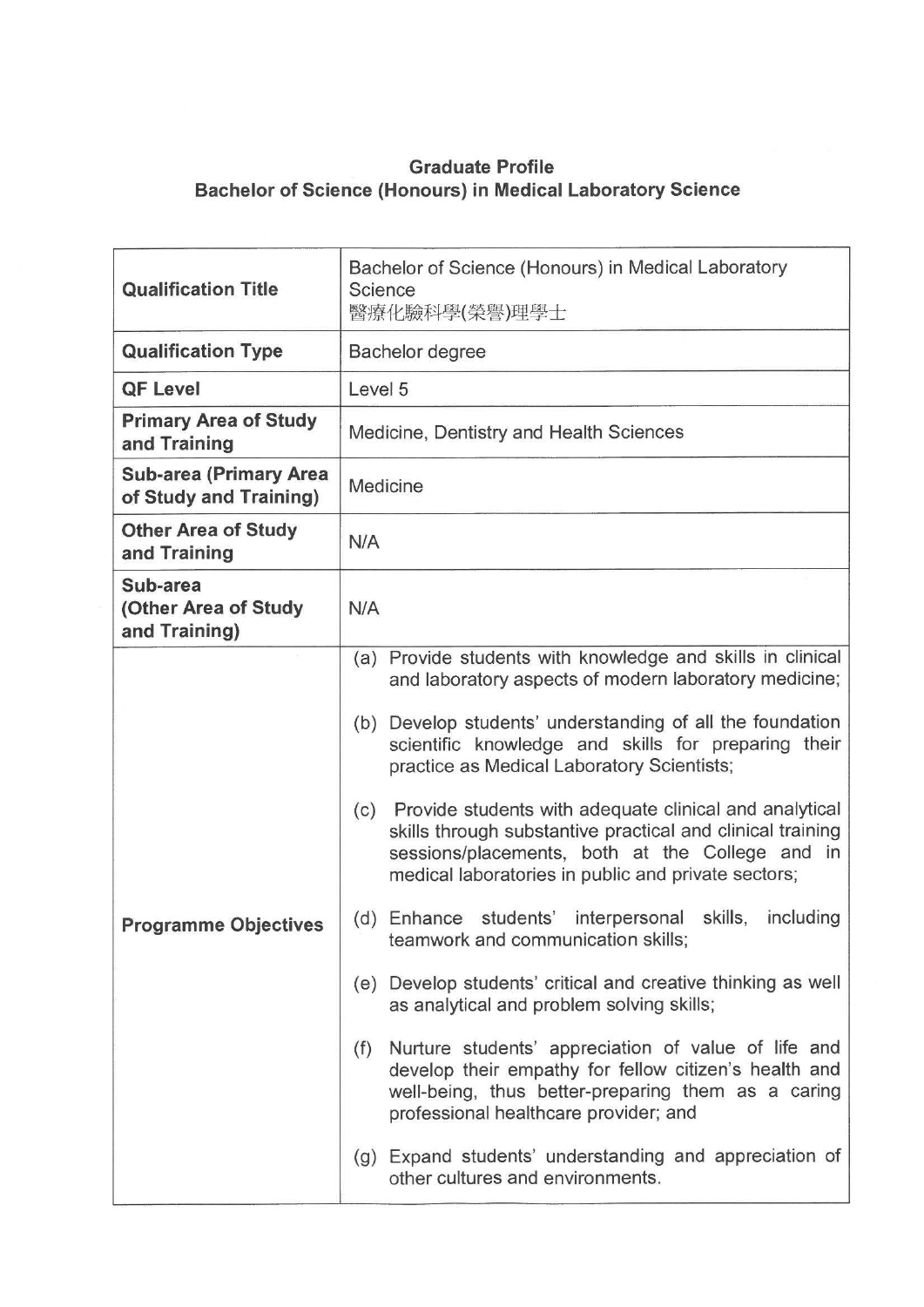| <b>Programme Intended</b>  | PILO 1: Apply critical, creative thinking and analytical skills                                                               |
|----------------------------|-------------------------------------------------------------------------------------------------------------------------------|
| <b>Learning Outcomes</b>   | in problem-solving and decision making and use of basic                                                                       |
|                            | knowledge and skills in integrating research studies,                                                                         |
|                            | evaluating and utilizing research findings in clinical                                                                        |
|                            | laboratory practice.<br>PILO 2: Assess scientific methods and design of                                                       |
|                            | experiments to test hypotheses and thereby experience the                                                                     |
|                            | process of laboratory investigations and technology                                                                           |
|                            | discovery.                                                                                                                    |
|                            | <b>PILO 3:</b> Contribute to the future of the population at large                                                            |
|                            | through commitment to life-long and life-wide learning and                                                                    |
|                            | uphold the ethical, legal and professional standards of<br>medical laboratory practice.                                       |
|                            | <b>PILO 4:</b> Acquire appropriate foundation knowledge in                                                                    |
|                            | theory and practice of Medical Laboratory Science                                                                             |
|                            | according to prescribed laboratory standards set by the                                                                       |
|                            | Supplementary Medical Professions Council.                                                                                    |
|                            | <b>PILO 5:</b> Develop the skills in analysis, presentation and                                                               |
|                            | interpretation of results of clinical laboratory data in relation<br>to health / disease of individuals.                      |
|                            | <b>PILO 6:</b> Demonstrate professionalism by working in                                                                      |
|                            | accordance with good and safe clinical laboratory practice.                                                                   |
|                            | <b>PILO 7:</b> Demonstrate administrative skills consistent with                                                              |
|                            | philosophies of quality assurance, laboratory education,                                                                      |
|                            | client relations and resource management.                                                                                     |
|                            | <b>PILO 8:</b> Apply the fundamental tenets of medical science<br>including, but not limited to, human biology, microbiology, |
|                            | medical physics, statistics taking into account the                                                                           |
|                            | relationship between medicine, individual and society,                                                                        |
|                            | including contemporary ethical and legal issues in animal                                                                     |
|                            | and human research.                                                                                                           |
|                            | <b>PILO 9:</b> Demonstrate effective communication skills and be                                                              |
|                            | proficient in both Chinese and English, acquire a solid<br>foundation in general education as well as good social,            |
|                            | interpersonal skills and teamwork spirit.                                                                                     |
|                            | <b>PILO</b><br>10:<br>Demonstrate<br>social<br>and<br>awareness                                                               |
|                            | understanding of the community roles and value of non-                                                                        |
|                            | profit organizations in terms of their missions, culture and                                                                  |
|                            | overall impact and significance in Hong Kong.                                                                                 |
|                            | The programme curriculum meets the basic educational                                                                          |
|                            | requirements for admission into postgraduate programmes,                                                                      |
| <b>Education Pathways</b>  | e.g. Master of Science in Medical Laboratory Science,                                                                         |
|                            | Master of Medical Sciences, and Master of Science in                                                                          |
|                            | Biochemical & Biomedical Sciences.                                                                                            |
| <b>Employment Pathways</b> | <b>Medical Laboratory Technologists</b>                                                                                       |
| <b>Minimum Admission</b>   | (a) Have obtained Level 3 in Chinese Language and                                                                             |
| <b>Requirements</b>        | English Language and Level 2 in Mathematics and                                                                               |
|                            | Liberal Studies plus one Elective/Applied Learning                                                                            |